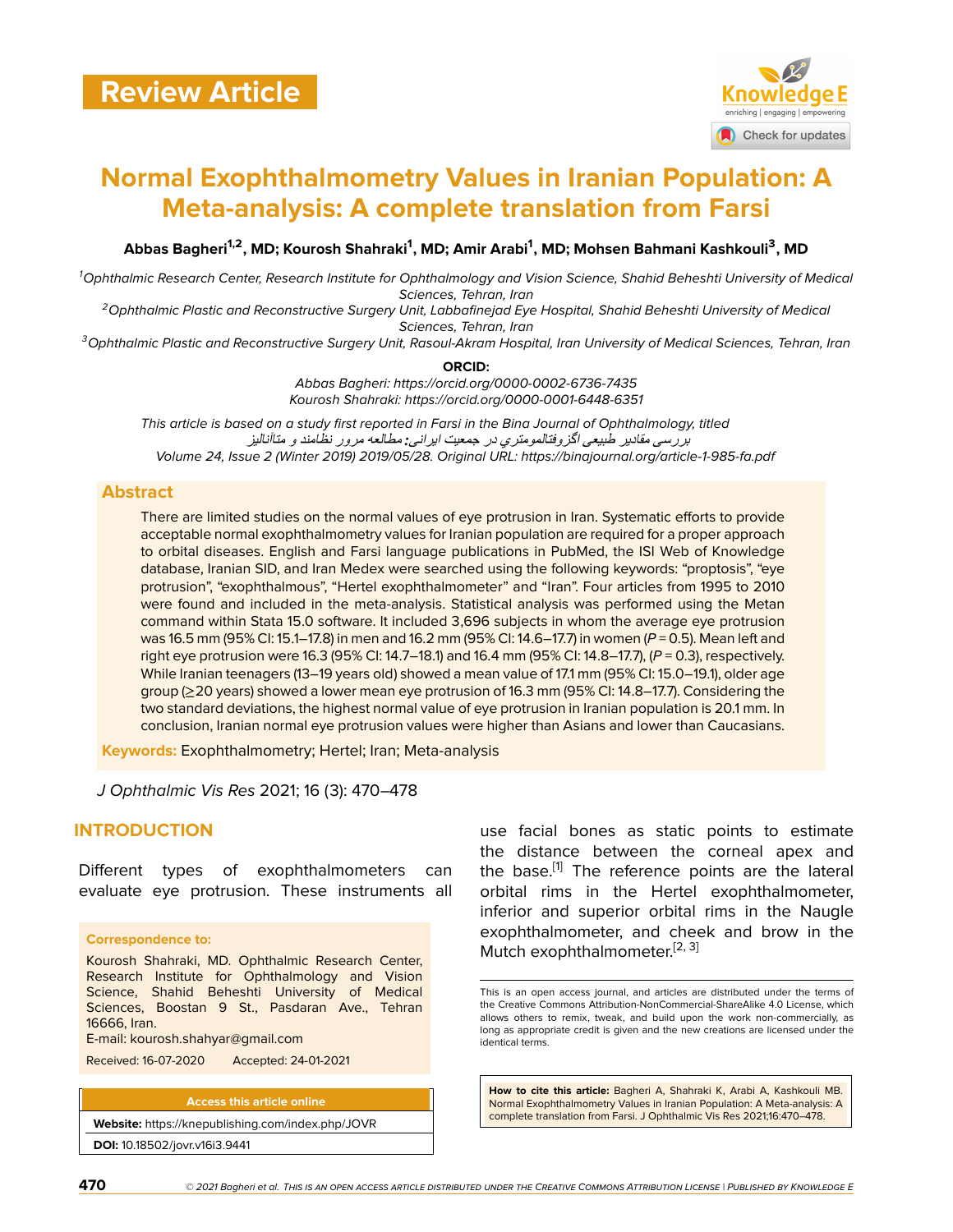Hertel exophthalmometer is the most commonly used exophthalmometer in clinical settings.<sup>[\[4](#page-6-3)]</sup> It measures the distance between the apex of the cornea to the zygomatic arch on the lateral edge of the orbit. Although, previous studies have proved the reliability of the Hertel exophthalmometer,<sup>[[4](#page-6-3), [5](#page-6-4)]</sup> some have shown limited reproducibility among the examiners.<sup>[[6](#page-6-5)–[8](#page-6-6)]</sup> Such a limitation usually roots from irregularity of the lateral orbital rims, parallax errors, compression of adjacent soft tissues, and the absence of a uniform measuring procedure.[\[9\]](#page-6-7)

Eye protrusion varies in different populations and factors such as age, sex, and refractive error may affect it. The exophthalmometry value could be relative (right–left difference) or absolute (comparing with normal values of each population).<sup>[\[10](#page-6-8)]</sup> Relative value of  $>2$  mm usually requires further investigations.<sup>[\[6\]](#page-6-5)</sup> Absolute exophthalmometry value is useful in the diagnosis of bilateral proptosis.[\[10](#page-6-8)–[12](#page-7-0)]

There are limited studies on normal values of eye protrusion in Iran<sup>[\[13](#page-7-1)–[16](#page-7-2)]</sup> which were analyzed (metaanalysis) in order to define both normal relative and absolute eye protrusion values for Iranian teenagers and adults.

# **METHODS**

The present meta-analysis was performed following the preferred reporting items for meta-analyses checklist (PRISMA).<sup>[\[17\]](#page-7-3)</sup>

# **Search Strategies**

The literature (prior to March 2019) was reviewed by searching PubMed, the ISI Web of Knowledge database, Iranian SID, and Iran Medex. The search strategy included the following keywords: "proptosis", "eye protrusion", "exophthalmos", "Hertel exophthalmometer", and "Iran". Crossreferences of any selected article were also used in the review. No language restriction was applied. Studies providing evidence-based information about standard values of Hertel exophthalmometry in Iranian population were selected. Of the 27 articles found through the search, 4 were included in this analysis. The first study was performed in 1995 and the last in 2010. We only included articles that had studied normal population in different cities of Iran.

## **Data Extraction**

Two of the authors reviewed the extracted data independently using a purpose-designed form. The following information were collected: first author, year of publication, geographic location, mean age, sample size, gender, different age groups, mean eye protrusion in right eye, mean eye protrusion in left eye, average eye protrusion in both eyes, and normal upper limit of eye protrusion. Data on eye protrusion were obtained using two-mirrored Hertel exophthalmometry in all studies. Eye protrusion is ethnic dependent; however, we did not study different Iranian ethnic groups separately.

# **Statistical Analysis**

Summary estimates of the pooled differences and mean protrusion of Iranian eyes for the normal value of Hertel exophthalmometry and related upper normal limits were combined using the inverse variance method.

Statistical meta-analysis was performed using the Metan command within Stata 15.0 software (StataCorp. 2017. Stata Statistical Software: Release 15. College Station, TX: StataCorp LLC). Between-study heterogeneity was assessed using Cochran Q and the inconsistency index  $(l^2)$ . It was considered statistically significant when *p*-value < 0.05 or  $I^2$  < 50%.<sup>[\[18](#page-7-4)]</sup> Since a significant heterogeneity was found  $(I^2 > 50\%)$ . a random effect model was used to assess mean estimation and difference (MD), and 95% confidence intervals (95% CI). To explore possible foundations of heterogeneity, subgroup analyses were conducted for different age groups and genders, if applicable. To assess the influence of separate studies on the pooled measures, sensitivity analyses were directed by successively excluding studies. To further discover sources of heterogeneity, meta-regression analyses were performed. The potential publication bias was studied using the adjusted rank correlation test and the regression asymmetry test, respectively.<sup>[\[18](#page-7-4), [19](#page-7-5)]</sup> In addition, we demonstrated the findings in each study as well as the pooled estimation in a forest plot. All statistical tests were twotailed and  $p < 0.05$  was considered statistically significant.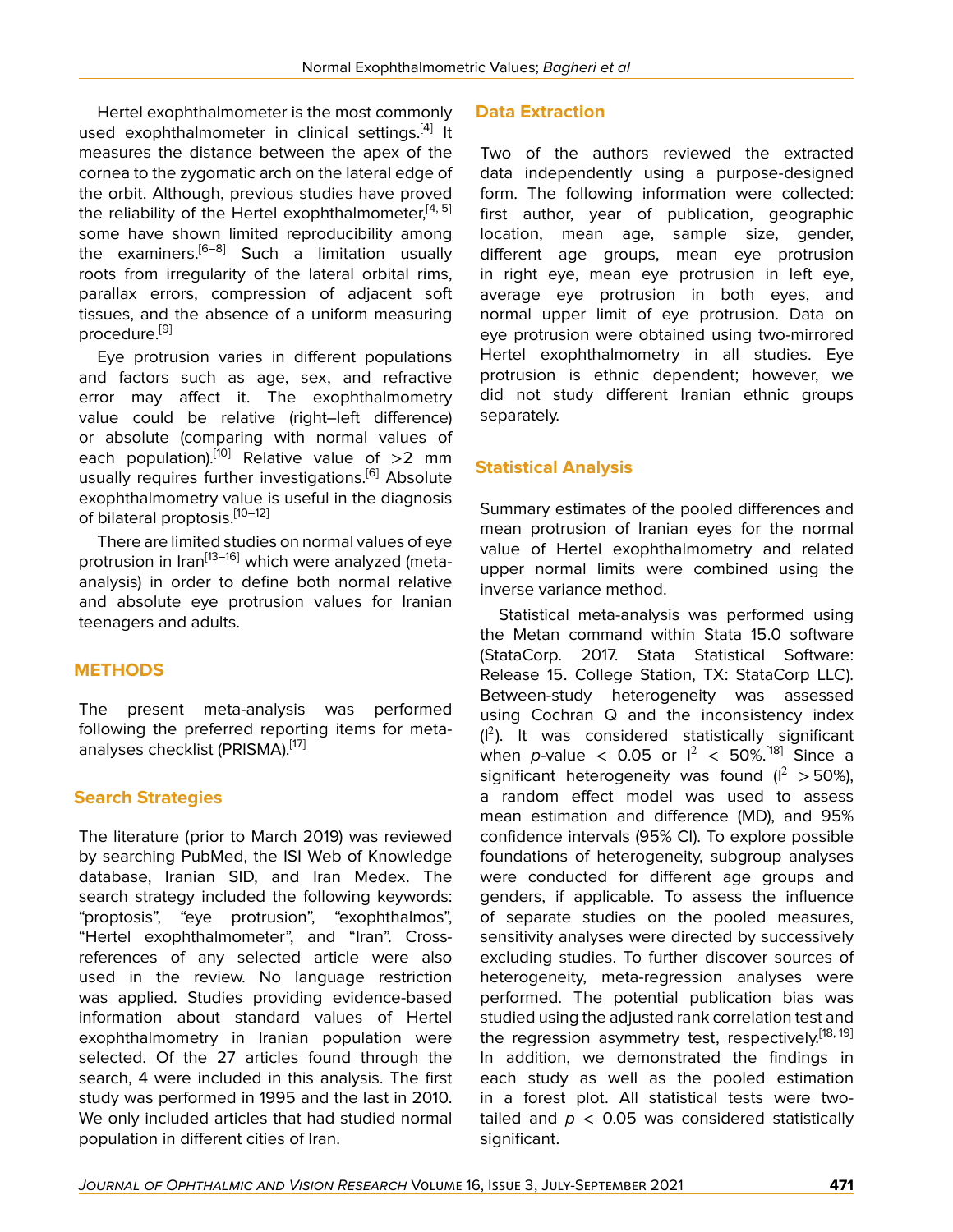# **RESULTS**

After a thorough text review, four articles published between 1995 and 2010 were included in the metaanalysis.

Bagheri et al's study<sup>[\[13\]](#page-7-1)</sup> included 926 randomly selected healthy individuals (481 men and 445 women) from Kashan Golabchi Clinic whose age ranged from 15 to 60 years. Those with ocular infections, history of orbital trauma, strabismus, endocrine system disease, significant myopia (>5 diopters [D]), children, and pregnant women were excluded from the study. One examiner using Hertel exophthalmometer in the sitting position performed all measurements. Each patient was examined once. Selected age groups in the study were 15–24 (*n* = 250), 25–34 (*n* = 346), 35–44 (*n* = 211), 45–54 (*n* = 91), and 55–64 (*n* = 28) years.

Hadaegh et al<sup>[[14\]](#page-7-6)</sup> selected 404 normal subjects (15–75 years) by randomized stratified sampling from the East of Tehran who participated in Tehran Lipid and Glucose Study (TLG). Individuals with a history of ocular trauma, ocular surgery, thyroid disease, and those with >7D myopia were excluded. Age groups were the same as the previous study and proptosis measurement was performed using Hertel exophthalmometer.

Tohidi et al<sup>[\[15\]](#page-7-7)</sup> recruited 1,303 healthy people from Bushehr (661 men and 642 women) with similar age groups and technique of Hertel exophthalmometery. Those with orbital disease and myopia of >2D were excluded.

Kashkouli et al<sup>[[16\]](#page-7-2)</sup> used stratified random sampling and recruited 1,603 normal subjects at different age groups from the West of Tehran.<sup>[\[16](#page-7-2)]</sup> Three main age groups were determined according to the population poll statistics, including children (27.2%), teenagers (30%), and adolescents (42.8%). Average of two measurements done by an oculofacial plastic surgeon was recorded for each person. Exclusion criteria were similar to the previous studies.

Adding all the data of prior four studies resulted in 3,696 normal subjects (1,920 males and 1,776 females) of whom 2,774 were over the age of 20, 633 between 13 and 19, and 289 between 6 and 12 years [Table 1]. Subjects were from three cities in Iran (Tehran, Kashan, Bushehr).

Pooled estimates of the primary subgroup analyses showed that the mean eye protrusion of Iranian adults (≥20 years of age) and teenagers

(13–19 years) were 16.3 (95% CI: 14.85–17.79) and 17.1 mm (95% CI: 15.06–19.13), respectively [Figures 1 and 2]. However, the mean eye protrusion difference between the two eyes was not significant  $(P = 0.2)$ . The mean eye protrusion of the right and left eye were 16.3 (95% CI: 14.70–18.18) and 16.4 mm (95% CI: 14.86–17.79), respectively. The mean exophthalmometric value in Iranian population was 16.3 mm (95% CI: 14.78–17.99) [Figure 3]. It was 16.5 mm (95% CI: 15.11–17.89) in men and 16.2 mm (95% CI: 14.65–17.72) in women. Gender differences are demonstrated in Table 2.

# **DISCUSSION**

Iranian normal eye protrusion values were higher than that of Asians and lower than that of Caucasians [Table 3]. Results of this meta-analysis on 3,696 normal Iranians showed that the mean eye protrusion was neither significantly different between men (16.5 mm) and women (16.2 mm) nor between the right (16.3) and the left (16.4 mm) eyes. The mean eye protrusion value decreased from 17.1 mm in teenagers (13–19 years) to 16.2 mm in adults (≥20 years).

Kashkouli et al<sup>[\[16\]](#page-7-2)</sup> reported the normal eye protrusion in Iranian children (6–12 years) as 14.1  $±$  1.8 mm which was less than that found in the Chinese population (14.4 mm), Arabian (15.4 mm), American children aged 5–8 years old (14.4 mm), and American children aged 9–12 years (15.2 mm), but it was more than the Indian (13 mm), Italian (between 9.1 and 11.7 mm), and White European (14 mm) children. Mean Hertel exophthalmometry value increased in the second decade of life (13–19 years) in Iranian population.

In a study by Erb and colleagues in Asian normal subjects,<sup>[[12\]](#page-7-0)</sup> the mean eye protrusion calculated with Hertel exophthalmometer was  $14.4 \pm 2.5$  mm, which is about 2 mm less than the normal Iranian population. Contrary to our study, significant statistical differences were observed between men (15.5  $\pm$  2.1) and women (13.5  $\pm$  2.4 mm) in Erb's study. In the same study, there was no more than 1-mm difference between the two eyes in all the cases.

In addition, the upper limit of normal exophthalmometric values in Asian normal adults was 19.4 mm, which was slightly higher in men than in women (19.19 vs 18.3 mm). It is about 2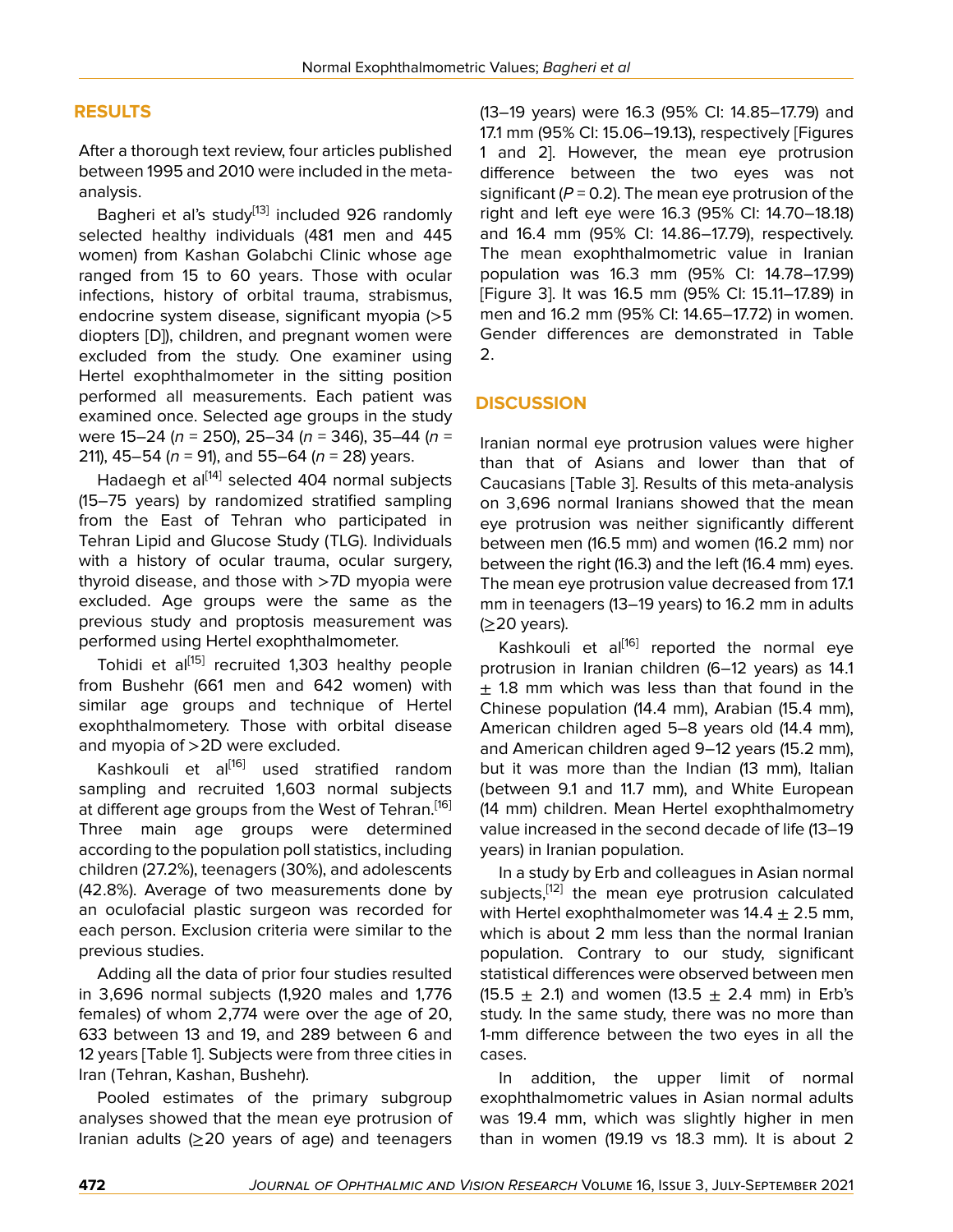| Study/age<br>groups (yr) | Bagheri et al <sup>[13]</sup> (2007)<br><b>Kashan</b> |                                                                                                                                                                  |           |           | Hadaegh et al $^{[14]}$ (2002)<br><b>East Tehran</b> |           |                   | Tohidi et al <sup>[15]</sup> (2013)<br><b>Bushehr</b> |                                                                                                                                                |                                                                                                                                                    |
|--------------------------|-------------------------------------------------------|------------------------------------------------------------------------------------------------------------------------------------------------------------------|-----------|-----------|------------------------------------------------------|-----------|-------------------|-------------------------------------------------------|------------------------------------------------------------------------------------------------------------------------------------------------|----------------------------------------------------------------------------------------------------------------------------------------------------|
|                          |                                                       |                                                                                                                                                                  |           |           |                                                      |           |                   |                                                       |                                                                                                                                                |                                                                                                                                                    |
|                          | <b>OD</b>                                             | <b>OS</b>                                                                                                                                                        | <b>OD</b> | <b>OS</b> | <b>OD</b>                                            | <b>OS</b> | <b>Difference</b> | <b>OD</b>                                             | <b>OS</b>                                                                                                                                      | <b>Difference</b>                                                                                                                                  |
|                          | $15 - 24$                                             | $17.18 + 1.99$                                                                                                                                                   |           |           |                                                      |           |                   |                                                       |                                                                                                                                                | $17.15 \pm 2.01$ 16.52 $\pm$ 1.62 16.59 $\pm$ 1.66 16.50 $\pm$ 4.2 16.8 $\pm$ 4.4 0.31 $\pm$ 1.5 19.51 $\pm$ 0.88 19.75 $\pm$ 0.85 0.24 $\pm$ 0.28 |
| $25 - 34$                | $17.03 + 2.15$                                        |                                                                                                                                                                  |           |           |                                                      |           |                   |                                                       | $17.01 \pm 2.18$ 16.52 $\pm$ 1.70 16.58 $\pm$ 1.68 16.2 $\pm$ 4 16.5 $\pm$ 4.4 0.22 $\pm$ 1.6 18.8 $\pm$ 1.36 18.97 $\pm$ 1.38 0.16 $\pm$ 0.27 |                                                                                                                                                    |
| $35 - 44$                | $17.13 + 2.2$                                         |                                                                                                                                                                  |           |           |                                                      |           |                   |                                                       | $17.17 \pm 2.19$ 15.60 $\pm$ 3.97 15.67 $\pm$ 1.96 16 $\pm$ 4 16.1 $\pm$ 4.2 0.13 $\pm$ 1.6 17.93 $\pm$ 1.03 18.09 $\pm$ 1.02                  | $0.15 + 0.3$                                                                                                                                       |
| $45 - 54$                |                                                       | $16.22 \pm 2.38$ 16.22 $\pm$ 2.38 15.37 $\pm$ 2.40 15.34 $\pm$ 1.98 15.8 $\pm$ 4.8 16 $\pm$ 4.9 0.18 $\pm$ 1.4 17.27 $\pm$ 1.21 17.47 $\pm$ 126                  |           |           |                                                      |           |                   |                                                       |                                                                                                                                                | $0.2 + 0.3$                                                                                                                                        |
| $55 - 64$                |                                                       | $16.35 \pm 2.62$ 15.50 $\pm$ 2.47 15.92 $\pm$ 2.12 15.58 $\pm$ 2.41 15.2 $\pm$ 4.4 15.5 $\pm$ 4.6 0.28 $\pm$ 1.6 16.27 $\pm$ 1.11 16.31 $\pm$ 1.16               |           |           |                                                      |           |                   |                                                       |                                                                                                                                                | $0.04 + 0.4$                                                                                                                                       |
| $65 - 75$                |                                                       |                                                                                                                                                                  |           |           |                                                      |           |                   |                                                       | $14.8 \pm 2.5$ $15 \pm 4.3$ $0.21 \pm 1.8$ $15.98 \pm 1.38$ $16.19 \pm 1.61$                                                                   | $0.2 + 0.37$                                                                                                                                       |
| Total                    |                                                       | $16.99 \pm 2.18$ $16.99 \pm 2.18$ $16.10 \pm 1.86$ $16.25 \pm 1.84$ $16 \pm 4.4$ $16.2 \pm 4.5$ $0.23 \pm 1.5$ $17.91 \pm 1.55$ $18.08 \pm 1.59$ $0.16 \pm 0.31$ |           |           |                                                      |           |                   |                                                       |                                                                                                                                                |                                                                                                                                                    |

**Table 1.** Normal eye protrusion values from the included studies\*

\*The values of one of the studies "Kashkouli et al<sup>[[16](#page-7-2)]</sup>" was not provided in this table due to different age groups.

#### **Table 2.** Eye protrusion values in different subgroups

| <b>Group</b>  | <b>Mean exophthalmometric values</b> | Lower and upper limit of normal exophthalmometric values |  |  |  |
|---------------|--------------------------------------|----------------------------------------------------------|--|--|--|
| <b>Male</b>   | 16.5                                 | 12.55-20.45                                              |  |  |  |
| <b>Female</b> | 16.26                                | 12.7-19.82                                               |  |  |  |
| Age 13-19 yr  | 17.1                                 | 13.25-20.95                                              |  |  |  |
| Age $>20$ yr  | 16.32                                | 12.62-20.02                                              |  |  |  |
| <b>OD</b>     | 16.33                                | 12.59-20.07                                              |  |  |  |
| <b>OS</b>     | 16.44                                | 12.64-20.24                                              |  |  |  |
| <b>Total</b>  | 16.38                                | 12.61-20.15                                              |  |  |  |
|               |                                      |                                                          |  |  |  |



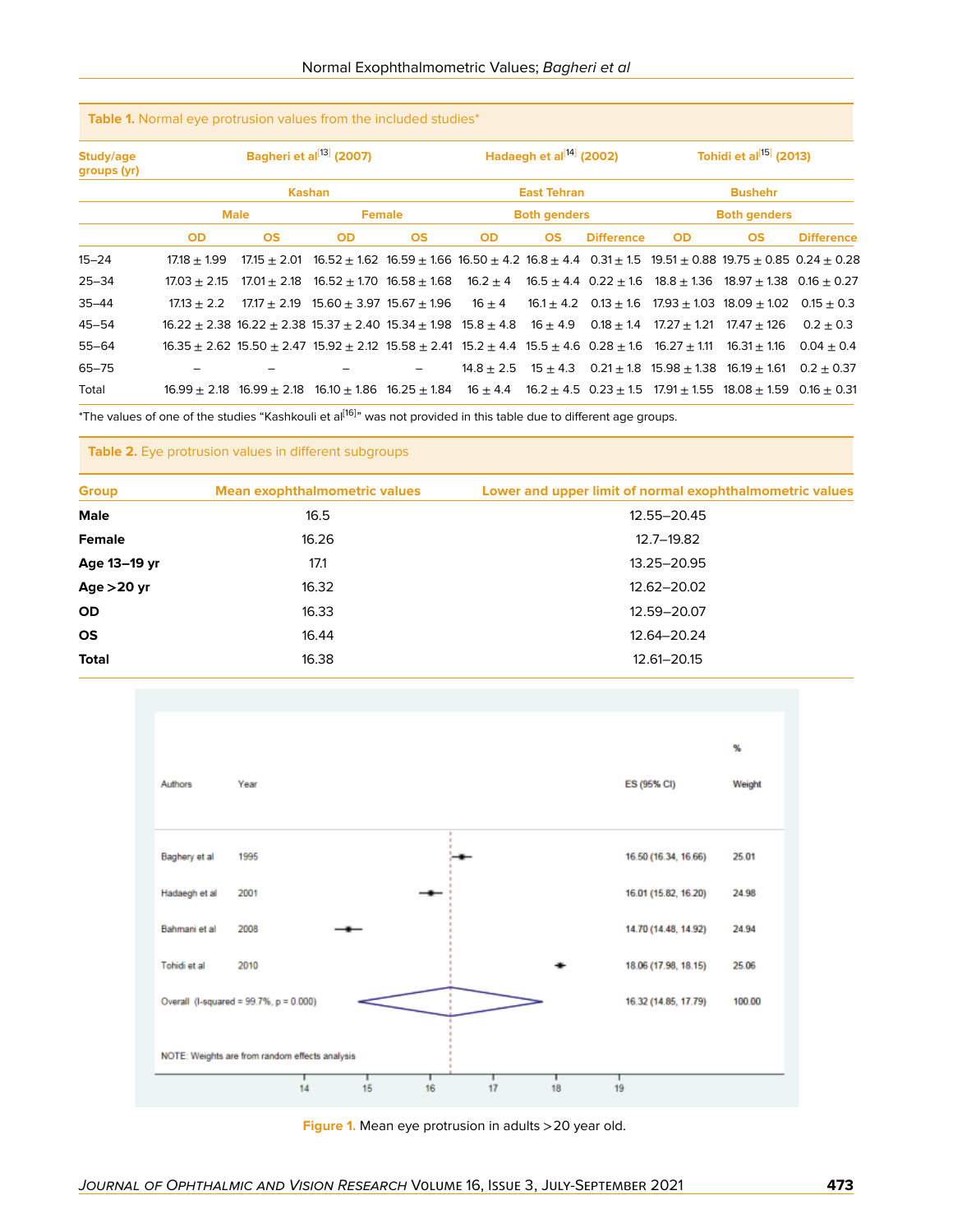| <b>Study</b>                       | Geographic<br>area    | No.   | <b>Exophthalmometric</b><br>value (Mean ± SD) | <b>Age difference</b><br>(mm) | <b>Sex difference (mm)</b> | <b>Laterality</b><br>difference (mm) |
|------------------------------------|-----------------------|-------|-----------------------------------------------|-------------------------------|----------------------------|--------------------------------------|
| <b>Present study</b>               | Iran                  | 3,696 | 16.38                                         | 13-19: 17.1                   | M: 16.5                    | OD: 16.33                            |
|                                    |                       |       |                                               | >20:16.32                     | F: 16.26                   | OS: 16.44                            |
| Erb et al $^{[12]}$                | Asians in USA         | 89    | $14.4 \pm 2.5$                                |                               | $M: 15.5 \pm 2.1$          |                                      |
|                                    |                       |       |                                               |                               | $F: 13.5 \pm 2.4$          |                                      |
| Chan et al[20]                     | Sri Lanka             | 1,341 | $15.82 \pm 2.73$                              |                               | M: 16.66                   |                                      |
|                                    |                       |       |                                               |                               | F: 15.27                   |                                      |
| Sarinnapakorn <sup>[21]</sup>      | Taiwan                | 277   |                                               |                               | M: 11.84                   |                                      |
|                                    |                       |       |                                               |                               | F: 11.44                   |                                      |
| Wu et al $^{[22]}$                 | Chinese Han           | 2,010 |                                               | $8-14$ : 13.7 $\pm$ 1.6       |                            | OD: $15 \pm 1.5$                     |
|                                    |                       |       |                                               | $15-19:15.1 \pm 1.6$          |                            | OS: $15 \pm 2$                       |
|                                    |                       |       |                                               | 20-69: 15.7 $\pm$ 1.8         |                            |                                      |
|                                    |                       |       |                                               | $70 - 87:15.3 \pm 2.2$        |                            |                                      |
| Bilen et al[23]                    | Turkish               | 480   |                                               |                               | M: $13.49 \pm 2.6$         |                                      |
|                                    |                       |       |                                               |                               | $F: 13.44 \pm 2.6$         |                                      |
| Dunsky et al[4]                    | <b>American Black</b> | 309   |                                               |                               | M: 18.20 ± 2.97            |                                      |
|                                    |                       |       |                                               |                               | F: 17.46 $\pm$ 2.64        |                                      |
| Migliori et al[1]                  | American              | 681   | In White: 16.5                                |                               | White F: 14.4              |                                      |
|                                    |                       |       | In Black: 18.5                                |                               | <b>Black F: 17.8</b>       |                                      |
|                                    |                       |       |                                               |                               |                            | OD: $15.27 \pm 2.5$                  |
| Ibraheem et al $^{[24]}$           | Nigeria               | 1,020 |                                               |                               |                            | OS: $15.31 \pm 2.4$                  |
| Mourits et al[25]                  | Netherland            | 160   |                                               |                               | Upper limit, M: 20         |                                      |
|                                    |                       |       |                                               |                               | Upper limit, F: 16         |                                      |
| Jarusaitiene et al <sup>[26]</sup> | Lithuania             | 397   | $14.91 \pm 1.68$                              |                               |                            |                                      |
|                                    |                       |       |                                               |                               | $M: 15.18 \pm 2.16$        |                                      |
| Bolaños et al[27]                  | Mexico                | 301   |                                               |                               | F: $14.82 \pm 1.98$        |                                      |

#### **Table 3.** Comparison of normal eye protrusion values in different ethnic groups

\*M, male; F, female; OD, right eye; OS, left eye

mm less than the normal Caucasian population. This value was 20.15 mm in Iranian population.In a study by Chan et al<sup>[[20\]](#page-7-8)</sup> including 1,341 adult cases from Sri Lankan population, the mean exophthalmometric value was  $15.82 \pm 2.73$  mm, which was higher in men than in women. This difference was not significant between different Sri Lankan breeds (Sinhalese, Tamils, and Moors) but it had a significant association with age, sex, height, weight, body mass index (BMI), and axial length. According to the findings of our study, the normal amount of eye protrusion is higher in males than in females, although these values are greater than the Sri Lankan race.

In Sarinnapakorn's study in Taiwan,<sup>[\[21\]](#page-7-9)</sup> the normal protrusion of the eyes was 11.84 mm in men and 11.44 mm in women, which is about 5 mm less than the Iranian population.

In a study by Wu et al in 2010 in Han,  $[22]$  $[22]$  Chinese native population in northeastern China had a mean of 15  $\pm$  1.5 and 15  $\pm$  2 mm protrusion in the left and right eyes, respectively, and the upper limit for the left and right eyes was 18.8 and 19 mm. Gender had no effect on the protrusion of the eyes but age had a significant statistical relationship with it. These values are similar to those of other studies in East Asia, and less than those of normal Iranian population.

In the study of Bilen et al in northern Turkey,<sup>[[23](#page-7-11)]</sup> mean values of eye protrusion were  $13.49 \pm 2.6$ and 13.44  $\pm$  2.6 in men and women, respectively, which showed no significant difference between the two genders. The results of their study are similar to those of Beden's study in Turkey. Overall, Turkish values are about 3 mm less than the Iranian population.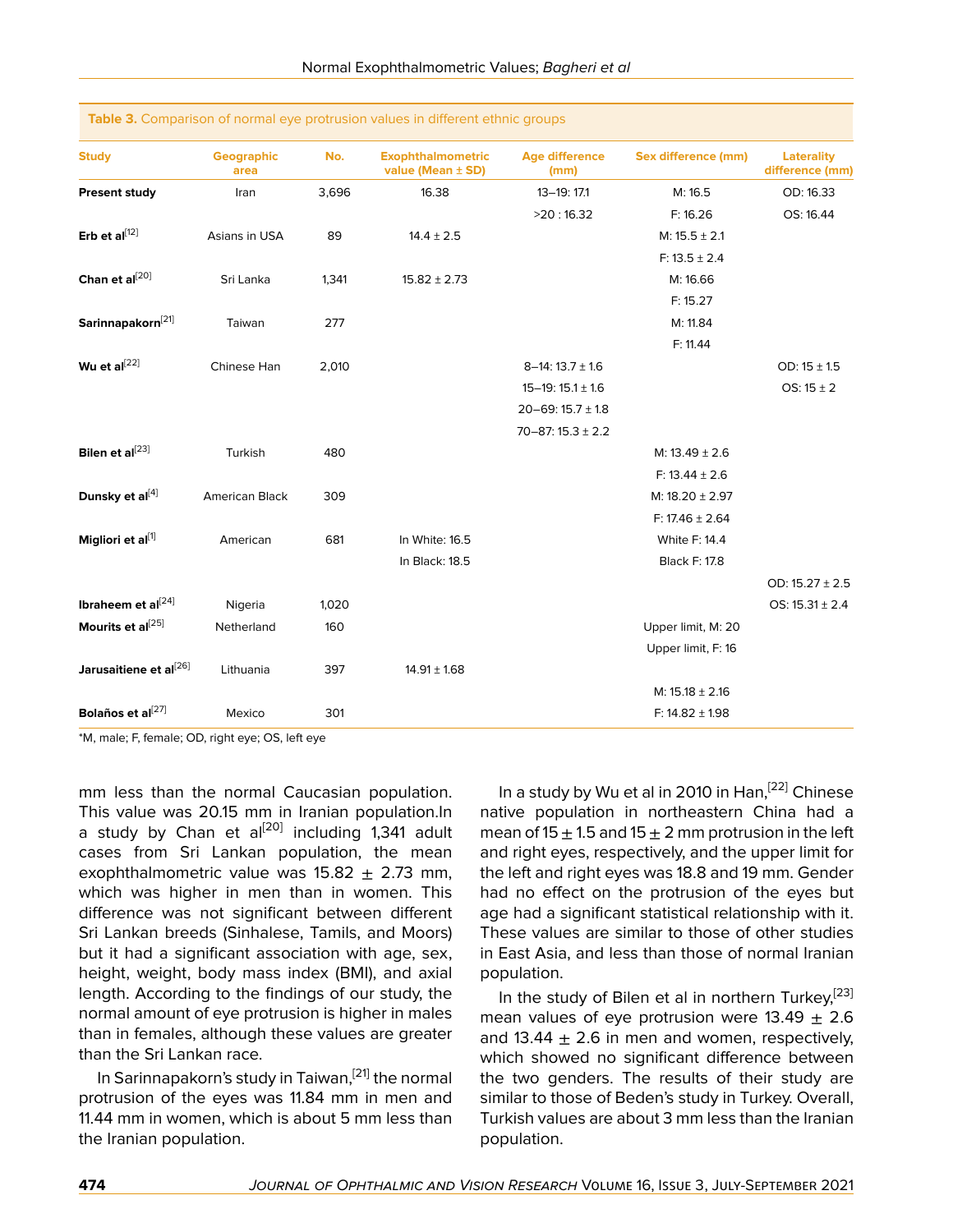

**Figure 2.** Mean eye protrusion in 13–19 years age group.

In Dunsky's study performed on American normal Black adults,<sup>[[4](#page-6-3)]</sup> the mean eye protrusion was 18.2 mm in men and 18.46 mm in women and the upper limits in men and women were 24.44 and 22.74 mm, respectively, which are higher than those in Iranian population with an average of 3.5 mm.Migliori and Gladstone studied 681 American adults (327 White and 354 Black)<sup>[[1](#page-6-0)]</sup> and reported a mean of 16.5 and 18.5 mm for normal eye protrusion in White and Black men, respectively. The value was 14.4 for White women and 17.8 for Black women, while abnormal values for White men, Black men, White women and Black women were 21.7, 24.7, 20.1, and 23 mm respectively. Accordingly, a similarity was observed between American White population and Iranian population.

In Ibraheem's study,<sup>[[24\]](#page-7-12)</sup> 1,020 normal subjects in Nigeria had an average values of 15.27  $\pm$  2.5 and 15.31  $\pm$  2.4 mm in the right and left eyes, respectively, which were lower than reported values from African Americans, Chinese, Caucasian, and Iranian population.In a study by Mourits et al on normal population of Netherlands,<sup>[[25\]](#page-7-13)</sup> the upper normal limit for exophthalmometry with Hertel was reported as 16 mm in women and 20 mm in men. The values in our study were 19.8 mm for women and 20.4 mm

for men, which show that in Iranian population, unlike the Dutch population, there is no significant difference in eye protrusion between men and women.

Jarusaitiene et al, in their study on normal population in Lithuania,<sup>[[26\]](#page-7-14)</sup> reported a mean eye protrusion was  $14.91 \pm 1.68$  mm. Although eye protrusion was higher in women than in men, and in the right eye in comparison with the left eye, the difference was not statistically significant. In this study, there was a significant association between the range of protrusion and the age, weight, and height. In the Iranian population, in contrast to the study of Lithuania, the mean eye protrusion was higher in men than in women, and was greater in the left eye compared to the right; however, these values were not statistically significant.

Bolaños and colleagues reported mean eye protrusion in the normal population of Mexico; 15.18 mm in men and 14.38 mm in women,<sup>[[27](#page-7-15)]</sup> which are lower than those of normal Iranian population.

Differences in baseline features between individuals were partially adjusted because of different study populations and formats.

In conclusion, this meta-analysis provides the literature with cut-off values for normal eye protrusion in Iranian population.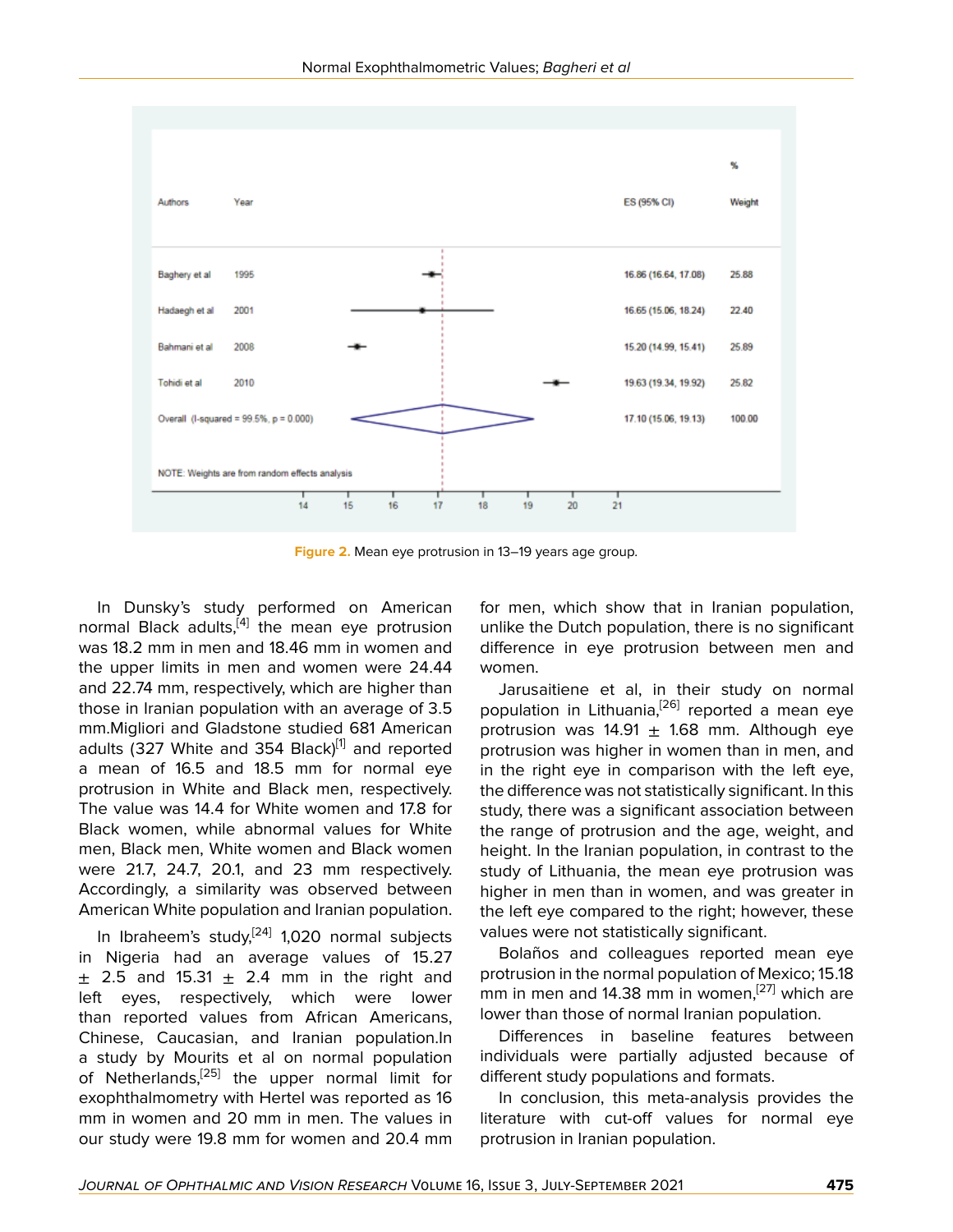

**Figure 3.** Mean eye protrusion in total population.

## **SUMMARY**

There are limited studies on normalvalues of eye protrusion in Iran, which were analyzed (metaanalysis) in order to define both normal relative and absolute eye protrusion values for Iranian teenagers and adults. Systematic efforts to provide acceptable normal exophthalmometry values for Iranian population are required for a proper approach to orbital diseases.

Iranian normal eye protrusion values were higher than that of Asians and lower than that of Caucasians.

# **Financial Support and Sponsorship**

Nil.

### **Conflicts of Interest**

There are no conflicts of interest.

### *REFERENCES*

<span id="page-6-0"></span>1. Migliori ME, Gladstone GJ. Determination of the normal range of exophthalmometric values for black and white adults. Am J Ophthalmol 1984;98:438–442.

- <span id="page-6-1"></span>2. Cole HP 3rd, Couvillion JT, Fink AJ, Haik BG, Kastl PR. Exophthalmometry: a comparative study of the Naugle and Hertel instruments. Ophthalmic Plast Reconstr Surg 1997;13:189–194.
- <span id="page-6-2"></span>3. Naugle TC Jr, Couvillion JT. A superior and inferior orbital rim-based exophthalmometer (orbitometer). Ophthalmic Surg 1992;23:836–837.
- <span id="page-6-3"></span>4. Dunsky IL. Normative data for hertelexophthalmometry in a normal adult black population. Optom Vis Sci 1992;69:562–564.
- <span id="page-6-4"></span>5. Ameri H, Fenton S. Comparison of unilateral and simultaneous bilateral measurement of the globe position, using the Hertelexophthalmometer. Ophthalmic Plast Reconstr Surg 2004;20:448–451.
- <span id="page-6-5"></span>6. Kashkouli MB , Beigi B, Noorani MM, Nojoomi M. Hertelexophthalmometry: reliability and interobserver variation. Orbit 2003;22:239–245.
- 7. Lam AK , Lam CF, Leung WK, Hung PK. Intra-observer and inter-observer variation of Hertelexophthalmometry. Ophthalmic Physiol Opt 2009;29:472–476.
- <span id="page-6-6"></span>8. Musch DC, Frueh BR, Landis JR. The reliability of hertelexophthalmometry. Observer variation between physician and lay readers. Ophthalmology 1985;92:1177– 1180.
- <span id="page-6-7"></span>9. Kim IT , Choi JB. Normal range of exophthalmos values on orbit computerized tomography in Koreans. Ophthalmologica 2001;215:156–162.
- <span id="page-6-8"></span>10. Lee BJ. Orbital Evaluation. In: Black EH, Nesi FA, Gladstone G, Levine M, Calvano CJ, editors. Smith and Nesi's ophthalmic plastic and reconstructive surgery. New York, NY: Springer; 2012.
- 11. Sisler HAJF, Trokel SL. Ocular abnormalities and orbital changes of Graves' disease. In: Duane TD, Tasman W,